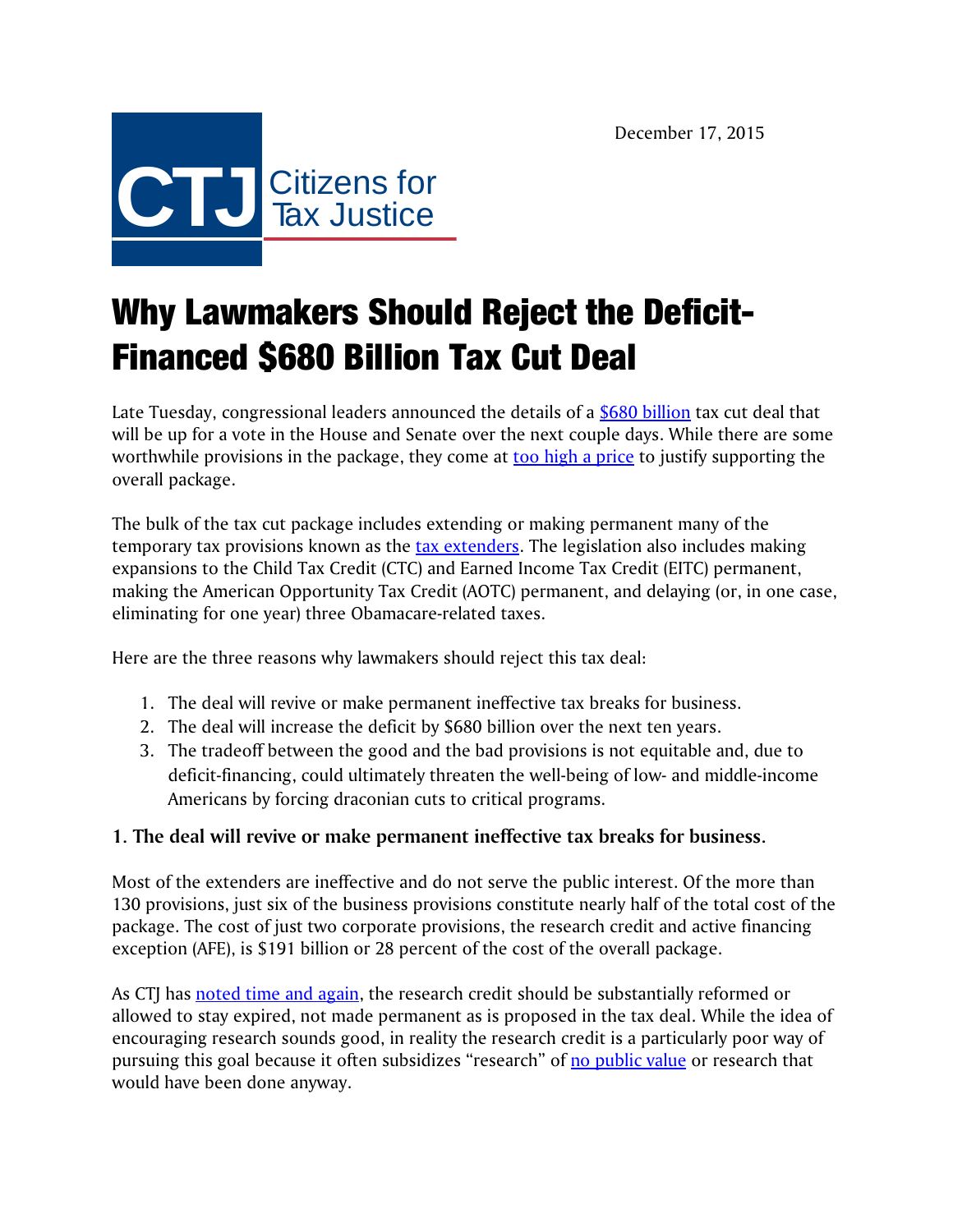Another particularly egregious provision is the extension of "bonus depreciation" for three years, allegedly to be followed by a phase-out of this loophole over three years. Bonus depreciation was originally adopted as a temporary stimulus measure early in the George W. Bush administration. It has been reenacted in almost every year since, despite the fact that the non-partisan Congressional Research Service [called it](http://www.fas.org/sgp/crs/misc/RL31852.pdf) "a relatively ineffective tool for stimulating the economy." With a 10-year cost of \$246 billion, bonus depreciation is by far the [most costly provision](http://ctj.org/ctjreports/2015/11/evaluating_the_tax_extenders.php) in the tax extenders. It has also been a key reason why many large, profitable corporations have paid little or nothing in income taxes for the past decade and a half. By extending this provision only for a few years, the break masks the long-term cost of its likely permanent extension. The fact that it will allegedly be phased out after three years may seem like a positive sign, but it should not be taken too seriously. After all, this means that bonus-depreciation advocates have another three years to make sure that this phase-out never happens.

Two of the other worst provisions of the tax deal are those that will make permanent the AFE and extend for five years the Controlled Foreign Corporation (CFC) Look-Thru Rule, at a combined cost of \$86 billion over the next 10 years. Rather than working to counter the [historic levels](http://ctj.org/ctjreports/2015/10/offshore_shell_games_2015.php) of offshore corporate tax avoidance, the extenders bill will enshrine into law [two loopholes](http://ctj.org/ctjreports/2012/08/dont_renew_the_offshore_tax_loopholes.php) that have become central to enabling this bad behavior. If lawmakers are really concerned about combating offshore tax avoidance, a good place to start would be to allow these two provisions to remain expired.

While not as large, most of the other 50 tax extender provisions that will be extended or made permanent in the tax deal are also of dubious efficacy, as outlined in a [recent CTJ report](http://ctj.org/ctjreports/2015/11/evaluating_the_tax_extenders.php) "Evaluating the Tax Extenders."

## **2. The deal will increase the deficit by \$680 billion over the next ten years.**

There is no way to get around the cold hard fact that the tax deal will add \$680 billion to the nation's budget deficit over the next 10 years. In fact, this package will erase [all of the revenue](http://ctj.org/ctjreports/2013/01/revenue_impacts_of_the_fiscal_cliff_deal.php) "raised" by the expiration of the Bush tax cuts for the wealthy as part of the Fiscal Cliff Package at the start of 2013.

The need for more revenue is absolutely critical. Even without making essential new public investments, the U.S. federal government already faces a  $$7$  trillion budget hole over the next 10 years. It is ridiculous that Congress is now proposing to substantially expand this hole.

While some argue that we should consider the current slate of temporary tax provisions to be part of the budget baseline already, even anti-tax conservative lawmakers have admitted time and again that making the federal budget sustainable requires paying for these provisions. For example, both the current Republican Speaker of the House Paul Ryan and the former Republican Chairman of the Ways and Means Committee Dave Camp have advocated for a revenue baseline that would fully pay for the cost of the tax extenders and other temporary tax provisions. In other words, the principle of paying for these temporary tax provisions has neither been lost nor should it be given up.